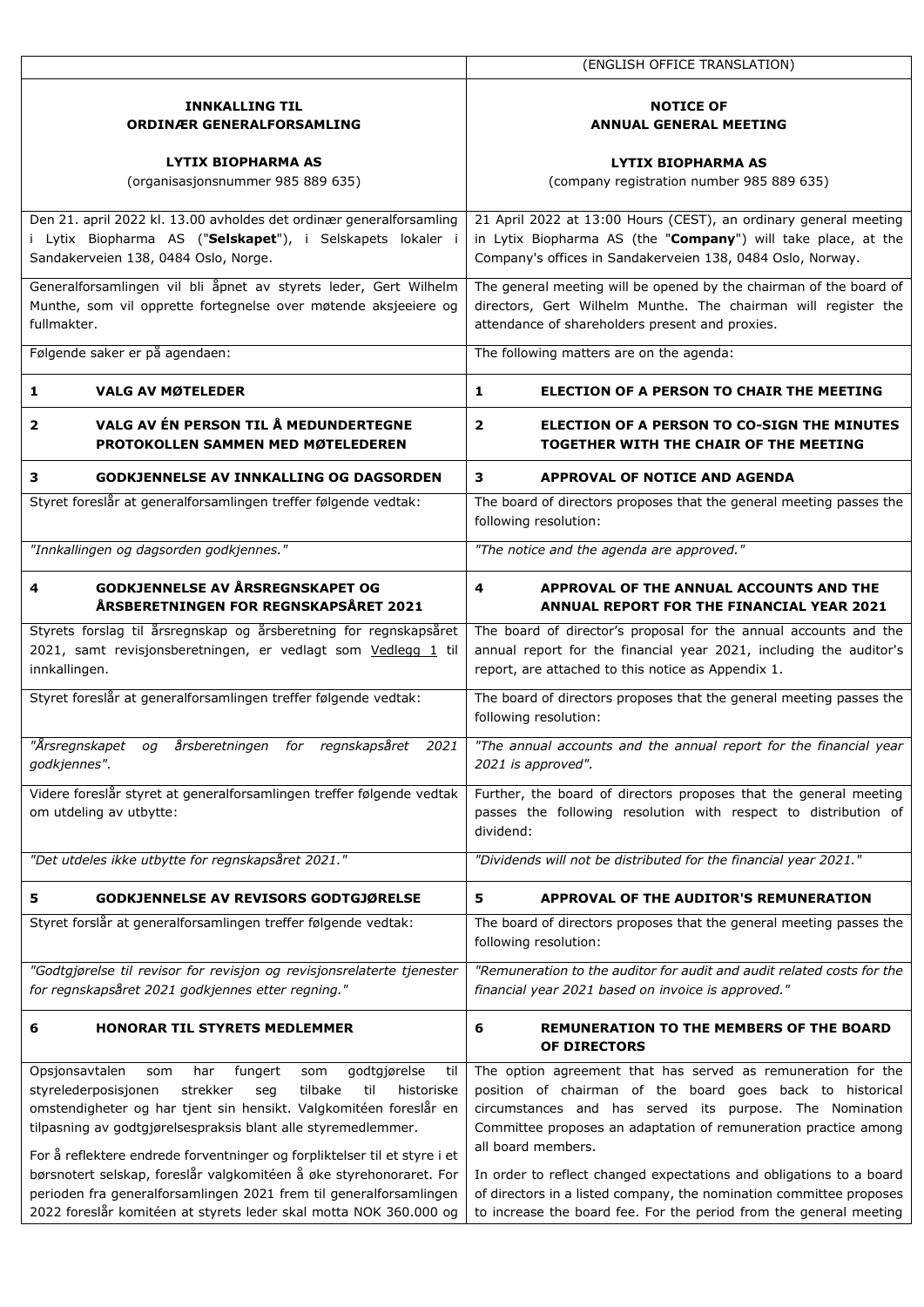| styremedlemmene skal motta NOK 240.000. Videre foreslår<br>valgkomitéen å holde godtgjørelsesnivået uendret for perioden frem<br>til generalforsamlingen 2023.                                                                                                           | 2021 until the general meeting 2022, the committee proposes that<br>the chairman of the board shall receive NOK 360,000 and the board<br>members shall receive NOK 240,000. Furthermore, the nomination<br>committee proposes to keep the remuneration level unchanged for<br>the period up to the general meeting in 2023.                                                                 |
|--------------------------------------------------------------------------------------------------------------------------------------------------------------------------------------------------------------------------------------------------------------------------|---------------------------------------------------------------------------------------------------------------------------------------------------------------------------------------------------------------------------------------------------------------------------------------------------------------------------------------------------------------------------------------------|
| I samsvar med valgkomitéens innstilling foreslår styret at                                                                                                                                                                                                               | In accordance with the nomination committee's proposal, the board                                                                                                                                                                                                                                                                                                                           |
| generalforsamlingen treffer følgende vedtak om honorar til styrets                                                                                                                                                                                                       | of directors propose that the general meeting resolves the following                                                                                                                                                                                                                                                                                                                        |
| medlemmer:                                                                                                                                                                                                                                                               | regarding remuneration to the members of the board of directors:                                                                                                                                                                                                                                                                                                                            |
| "Generalforsamlingen godkjenner følgende honorar til styrets                                                                                                                                                                                                             | "The general meeting approves the following remuneration to the                                                                                                                                                                                                                                                                                                                             |
| medlemmer for perioden fra ordinær generalforsamling i 2021 til                                                                                                                                                                                                          | members of the board of directors for the period from the annual                                                                                                                                                                                                                                                                                                                            |
| ordinær generalforsamling i 2022:                                                                                                                                                                                                                                        | general meeting in 2021 to the annual general meeting in 2022:                                                                                                                                                                                                                                                                                                                              |
| Styrets leder, Gert Wilhelm Munthe, skal motta NOK                                                                                                                                                                                                                       | The chairman of the board of directors, Gert Wilhelm                                                                                                                                                                                                                                                                                                                                        |
| $\bullet$                                                                                                                                                                                                                                                                | $\bullet$                                                                                                                                                                                                                                                                                                                                                                                   |
| 360.000.                                                                                                                                                                                                                                                                 | Munthe, shall receive NOK 360,000.                                                                                                                                                                                                                                                                                                                                                          |
| Styremedlemmene skal motta NOK 240.000 hver                                                                                                                                                                                                                              | The Board members shall receive NOK 240,000 each                                                                                                                                                                                                                                                                                                                                            |
| $\bullet$                                                                                                                                                                                                                                                                | $\bullet$                                                                                                                                                                                                                                                                                                                                                                                   |
| Marie-Louise Fjällskog                                                                                                                                                                                                                                                   | Marie-Louise Fjällskog                                                                                                                                                                                                                                                                                                                                                                      |
| $\circ$                                                                                                                                                                                                                                                                  | $\circ$                                                                                                                                                                                                                                                                                                                                                                                     |
| Brynjar Forbergskog                                                                                                                                                                                                                                                      | Brynjar Forbergskog                                                                                                                                                                                                                                                                                                                                                                         |
| $\circ$                                                                                                                                                                                                                                                                  | $\circ$                                                                                                                                                                                                                                                                                                                                                                                     |
| Kjetil Hestdal                                                                                                                                                                                                                                                           | Kjetil Hestdal                                                                                                                                                                                                                                                                                                                                                                              |
| $\circ$                                                                                                                                                                                                                                                                  | $\circ$                                                                                                                                                                                                                                                                                                                                                                                     |
| Jayson Rieger                                                                                                                                                                                                                                                            | Jayson Rieger                                                                                                                                                                                                                                                                                                                                                                               |
| $\circ$                                                                                                                                                                                                                                                                  | $\circ$                                                                                                                                                                                                                                                                                                                                                                                     |
| Evelina Vågesjö"                                                                                                                                                                                                                                                         | Evelina Vågesjö"                                                                                                                                                                                                                                                                                                                                                                            |
| $\circ$                                                                                                                                                                                                                                                                  | $\circ$                                                                                                                                                                                                                                                                                                                                                                                     |
| HONORAR TIL MEDLEMMER AV VALGKOMITEEN<br>7                                                                                                                                                                                                                               | 7<br>REMUNERATION TO THE MEMBERS OF THE<br><b>NOMINATION COMMITTEE</b>                                                                                                                                                                                                                                                                                                                      |
| Valgkomitéen ble valgt for perioden fra generalforsamlingen i 2021<br>til generalforsamlingen i 2022. I oktober 2021 ba Lars Bakklund om<br>å bli løst fra vervet som leder i komitéen og at han ikke skulle få noen<br>kompensasjon for perioden frem til fratredelsen. | The nomination committee was elected for the period from the<br>general meeting in 2021 to the general meeting in 2022. In October<br>2021, Lars Bakklund asked to be released from his duties as<br>chairman of the committee and that he should not receive any<br>compensation for the period until his resignation.                                                                     |
| Ingen erstatter ble nominert på det tidspunktet, så komitéen har                                                                                                                                                                                                         | No replacement was nominated at the time, so the committee has                                                                                                                                                                                                                                                                                                                              |
| bestått av følgende medlemmer:                                                                                                                                                                                                                                           | consisted of the following members:                                                                                                                                                                                                                                                                                                                                                         |
| Per Erik Sørensen                                                                                                                                                                                                                                                        | Per Erik Sørensen                                                                                                                                                                                                                                                                                                                                                                           |
| $\circ$                                                                                                                                                                                                                                                                  | $\circ$                                                                                                                                                                                                                                                                                                                                                                                     |
| Lise von Tangen Jordan                                                                                                                                                                                                                                                   | Lise von Tangen Jordan                                                                                                                                                                                                                                                                                                                                                                      |
| $\circ$                                                                                                                                                                                                                                                                  | $\circ$                                                                                                                                                                                                                                                                                                                                                                                     |
| <b>Steinar Thoresen</b>                                                                                                                                                                                                                                                  | <b>Steinar Thoresen</b>                                                                                                                                                                                                                                                                                                                                                                     |
| $\circ$                                                                                                                                                                                                                                                                  | $\circ$                                                                                                                                                                                                                                                                                                                                                                                     |
| Komitéhonorarene foreslås justert for å gjenspeile den reelle<br>generalforsamlingen 2021 frem til generalforsamlingen 2022 foreslår<br>valgkomitéen at komitéens leder skal motta NOK 60.000 og<br>komitéens medlemmer NOK 50.000 hver.                                 | The committee fees are proposed to be adjusted to reflect the actual<br>arbeidsmengden og forpliktelsen som kreves. For perioden fra workload and commitment required. For the period from the general<br>meeting 2021 until the general meeting 2022, the nomination<br>committee proposes that the chair of the committee receives NOK<br>60,000 and the members receive NOK 50,000 each. |
| Videre foreslår valgkomitéen at godtgjørelsesnivået holdes uendret<br>for perioden frem til generalforsamlingen 2023.                                                                                                                                                    | Furthermore, the nomination committee proposes that the level of<br>remuneration be kept unchanged for the period up to the general<br>meeting in 2023.                                                                                                                                                                                                                                     |
| I samsvar med valgkomiteens innstilling foreslår styret at<br>generalforsamlingen treffer følgende vedtak om honorar til<br>valgkomitéens medlemmer:                                                                                                                     | In accordance with the nomination committee's recommendation, the<br>board proposes that the general meeting make the following<br>resolution on the remuneration of the nomination committee's<br>members:                                                                                                                                                                                 |
| "Generalforsamlingen godkjenner følgende honorar til valgkomitéens                                                                                                                                                                                                       | "The general meeting approves the following remuneration to the                                                                                                                                                                                                                                                                                                                             |
| medlemmer for perioden fra ordinær generalforsamling i 2021 til                                                                                                                                                                                                          | members of the board of directors for the period from the annual                                                                                                                                                                                                                                                                                                                            |
| ordinær generalforsamling i 2022:                                                                                                                                                                                                                                        | general meeting in 2021 to the annual general meeting in 2022:                                                                                                                                                                                                                                                                                                                              |
| Valgkomitéens leder, Lars Bakklund, trakk fra seg fra vervet<br>$\bullet$<br>i oktober 2021 og skal ikke motta noen kompensasjon.                                                                                                                                        | The chairman of the nomination committee, Lars Bakklund,<br>$\bullet$<br>resigned in October 2021 and will not receive any<br>compensation.                                                                                                                                                                                                                                                 |
| Medlemmene i valgkomitéen skal motta NOK 50.000 hver<br>$\bullet$<br>Per Erik Sørensen<br>$\circ$<br>Lise von Tangen Jordan<br>$\circ$<br>Steinar Thoresen"<br>$\circ$                                                                                                   | The members of the nomination committee shall receive<br>$\bullet$<br>NOK 50,000 each<br>Per Erik Sørensen<br>$\circ$<br>Lise von Tangen Jordan<br>$\circ$<br>Steinar Thoresen"<br>$\circ$                                                                                                                                                                                                  |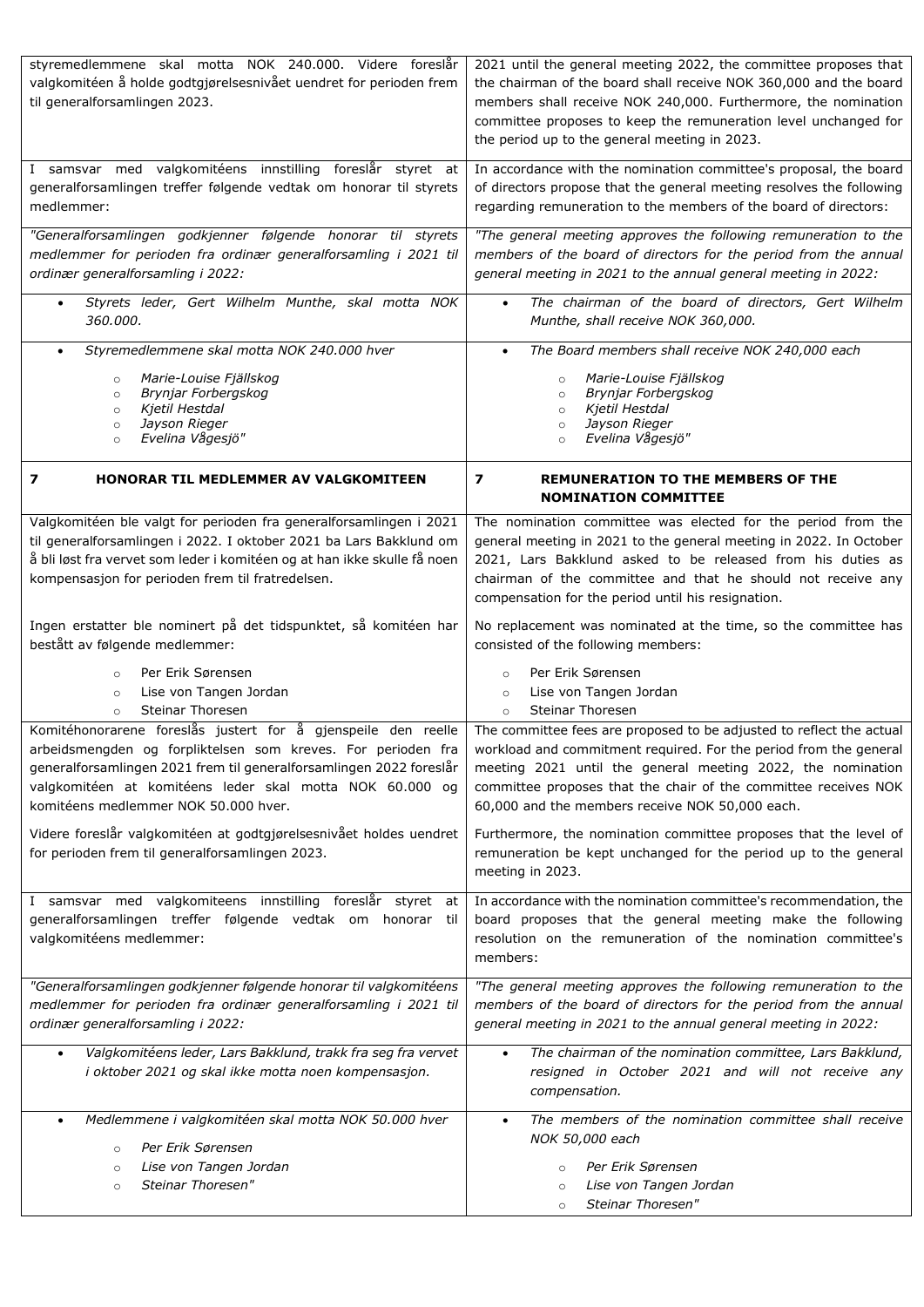| STYREFULLMAKT - KAPITALFORHØYELSE<br>8                                                                                                                                                                                                                                                                                                                   | <b>BOARD AUTHORIZATION - SHARE CAPITAL</b><br>8<br><b>INCREASE</b>                                                                                                                                                                                                                                                                                                            |  |  |  |
|----------------------------------------------------------------------------------------------------------------------------------------------------------------------------------------------------------------------------------------------------------------------------------------------------------------------------------------------------------|-------------------------------------------------------------------------------------------------------------------------------------------------------------------------------------------------------------------------------------------------------------------------------------------------------------------------------------------------------------------------------|--|--|--|
| 8.1 Styrefullmakt til kapitalforhøyelse knyttet til Selskapets                                                                                                                                                                                                                                                                                           | 8.1 Board authorization to increase the share capital in                                                                                                                                                                                                                                                                                                                      |  |  |  |
| opsjonsprogram                                                                                                                                                                                                                                                                                                                                           | connection to the Company's incentive program                                                                                                                                                                                                                                                                                                                                 |  |  |  |
| <b>Bakgrunn</b>                                                                                                                                                                                                                                                                                                                                          | <b>Background</b>                                                                                                                                                                                                                                                                                                                                                             |  |  |  |
| Styret har i henhold til generalforsamlingens vedtak 24. juni 2020 en<br>fullmakt til å forhøye aksjekapitalen med inntil NOK 370.000 knyttet<br>til Selskapets opsjonsprogram for styrets leder, styremedlemmer,<br>ansatte og andre nøkkelpersoner.                                                                                                    | Pursuant to the resolution of the Annual General Meeting on 24 June<br>2020, the Board has an authorization to increase the share capital by<br>up to NOK 370,000 related to the Company's option program for the<br>Chairman of the Board, board members, employees and other key<br>personnel.                                                                              |  |  |  |
| Denne fullmakten er gyldig frem til ordinær generalforsamling i 2022,                                                                                                                                                                                                                                                                                    | This authorization is valid until the annual general meeting in 2022,                                                                                                                                                                                                                                                                                                         |  |  |  |
| dog ikke lenger enn til 24. juni 2022.                                                                                                                                                                                                                                                                                                                   | but no longer than until 24 June 2022.                                                                                                                                                                                                                                                                                                                                        |  |  |  |
| 8.1.1 Ny styrefullmakt til kapitalforhøyelse knyttet til                                                                                                                                                                                                                                                                                                 | 8.1.1 New board authorization to increase the share                                                                                                                                                                                                                                                                                                                           |  |  |  |
| Selskapets opsjonsprogram                                                                                                                                                                                                                                                                                                                                | capital in connection to the Company's option programs                                                                                                                                                                                                                                                                                                                        |  |  |  |
| Styret foreslår at generalforsamlingen fatter følgende vedtak om ny<br>styrefullmakt knyttet til Selskapets opsjonsprogram:                                                                                                                                                                                                                              | The Board of Directors proposes that the general meeting passes the<br>following resolution on a new board authorization related to the<br>Company's option program:                                                                                                                                                                                                          |  |  |  |
| (i) I henhold til aksjeloven § 10-14 gis styret fullmakt til å forhøye                                                                                                                                                                                                                                                                                   | (i) Pursuant to section 10-14 of the Norwegian Companies Act, the                                                                                                                                                                                                                                                                                                             |  |  |  |
| Selskapets aksjekapital med inntil NOK 506.642,00 knyttet til                                                                                                                                                                                                                                                                                            | board is authorized to increase the Company's share capital by up to                                                                                                                                                                                                                                                                                                          |  |  |  |
| Selskapets opsjonsprogram til styreformann, styremedlemmer,                                                                                                                                                                                                                                                                                              | NOK 506,642.00 in connection with the Company's option program                                                                                                                                                                                                                                                                                                                |  |  |  |
| ansatte og andre nøkkelpersoner.                                                                                                                                                                                                                                                                                                                         | for the chairman, board members, employees and other key persons.                                                                                                                                                                                                                                                                                                             |  |  |  |
| (ii) Fullmakten gjelder frem til ordinær generalforsamling i 2024 er                                                                                                                                                                                                                                                                                     | (ii) The authorization is valid until the annual general meeting in 2024                                                                                                                                                                                                                                                                                                      |  |  |  |
| avholdt, dog ikke lenger enn til 21. april 2024.                                                                                                                                                                                                                                                                                                         | has been held, but no longer than until 21 April 2024.                                                                                                                                                                                                                                                                                                                        |  |  |  |
| (iii) Aksjeeiernes fortrinnsrett til nye aksjer etter allmenn-aksjeloven                                                                                                                                                                                                                                                                                 | (iii) The shareholders' pre-emptive right to new shares pursuant to                                                                                                                                                                                                                                                                                                           |  |  |  |
| § 10-4 skal kunne fravikes.                                                                                                                                                                                                                                                                                                                              | the Public Limited Liability Companies Act § 10-4 shall be waived.                                                                                                                                                                                                                                                                                                            |  |  |  |
| (iv) Fullmakten omfatter også kapitalforhøyelse mot innskudd i andre<br>eiendeler enn penger, herunder kapitalforhøyelse ved motregning.                                                                                                                                                                                                                 | (iv) The authorization also includes a capital increase against<br>deposits in assets other than cash, including a capital increase by<br>set-off.                                                                                                                                                                                                                            |  |  |  |
| 8.2 Styrefullmakt til generell kapitalforhøyelse                                                                                                                                                                                                                                                                                                         | 8.2 Board authorization to increase the share capital                                                                                                                                                                                                                                                                                                                         |  |  |  |
| <b>Bakgrunn</b>                                                                                                                                                                                                                                                                                                                                          | <b>Background</b>                                                                                                                                                                                                                                                                                                                                                             |  |  |  |
| Styret ble på generalforsamling den 7. juni 2021 tildelt en fullmakt                                                                                                                                                                                                                                                                                     | At the general meeting on 7 June 2021, the board was authorized to                                                                                                                                                                                                                                                                                                            |  |  |  |
| til generelt å forhøye aksjekapitalen, i en eller flere omganger, med                                                                                                                                                                                                                                                                                    | generally increase the share capital, in one or more rounds, by up to                                                                                                                                                                                                                                                                                                         |  |  |  |
| inntil NOK 375.000. Denne fullmakten gjelder fra general-                                                                                                                                                                                                                                                                                                | NOK 375,000. This authorization is valid from the decision of the                                                                                                                                                                                                                                                                                                             |  |  |  |
| forsamlingens beslutning og frem til ordinær generalforsamling i                                                                                                                                                                                                                                                                                         | general meeting until the annual general meeting in 2022, however                                                                                                                                                                                                                                                                                                             |  |  |  |
| 2022, dog senest til 30. juni 2022.                                                                                                                                                                                                                                                                                                                      | no later than 30 June 2022.                                                                                                                                                                                                                                                                                                                                                   |  |  |  |
| For at Selskapet skal kunne ha mulighet til å gjennomføre fremtidige<br>kapitalforhøyelser for å utstede nye aksjer på en rask og smidig<br>måte, foreslås det at styret gis fullmakt til å forhøye aksjekapitalen<br>med inntil NOK 400.683,10 (tilsvarende ca. 10 % av Selskapets<br>aksjekapital), ved utstedelsen av opptil 4.006.831,00 nye aksjer. | In order for the Company to be able to carry out future capital<br>increases in order to issue new shares in a quick and flexible manner,<br>it is proposed that the Board is authorized to increase the share<br>capital by up to NOK 400,683.10 (corresponding to approximately<br>10% of the Company's share capital), with the issue of up to<br>4,006,831.00 new shares. |  |  |  |
| 8.2.1 Ny styrefullmakt til generell kapitalforhøyelse                                                                                                                                                                                                                                                                                                    | 8.2.1 New board authorization for general capital increase                                                                                                                                                                                                                                                                                                                    |  |  |  |
| Styret foreslår at generalforsamlingen fatter følgende vedtak om ny                                                                                                                                                                                                                                                                                      | The board proposes that the general meeting adopts the following                                                                                                                                                                                                                                                                                                              |  |  |  |
| styrefullmakt:                                                                                                                                                                                                                                                                                                                                           | resolution on a new board authorization:                                                                                                                                                                                                                                                                                                                                      |  |  |  |
| (i) I henhold til aksjeloven § 10-14 gis styret fullmakt til å forhøye                                                                                                                                                                                                                                                                                   | (i) Pursuant to section 10-14 of the Norwegian Companies Act, the                                                                                                                                                                                                                                                                                                             |  |  |  |
| Selskapets aksjekapital, i en eller flere omganger, med inntil NOK                                                                                                                                                                                                                                                                                       | board is authorized to increase the Company's share capital, in one                                                                                                                                                                                                                                                                                                           |  |  |  |
| 400.683,19.                                                                                                                                                                                                                                                                                                                                              | or more rounds, by up to NOK 400,683.19.                                                                                                                                                                                                                                                                                                                                      |  |  |  |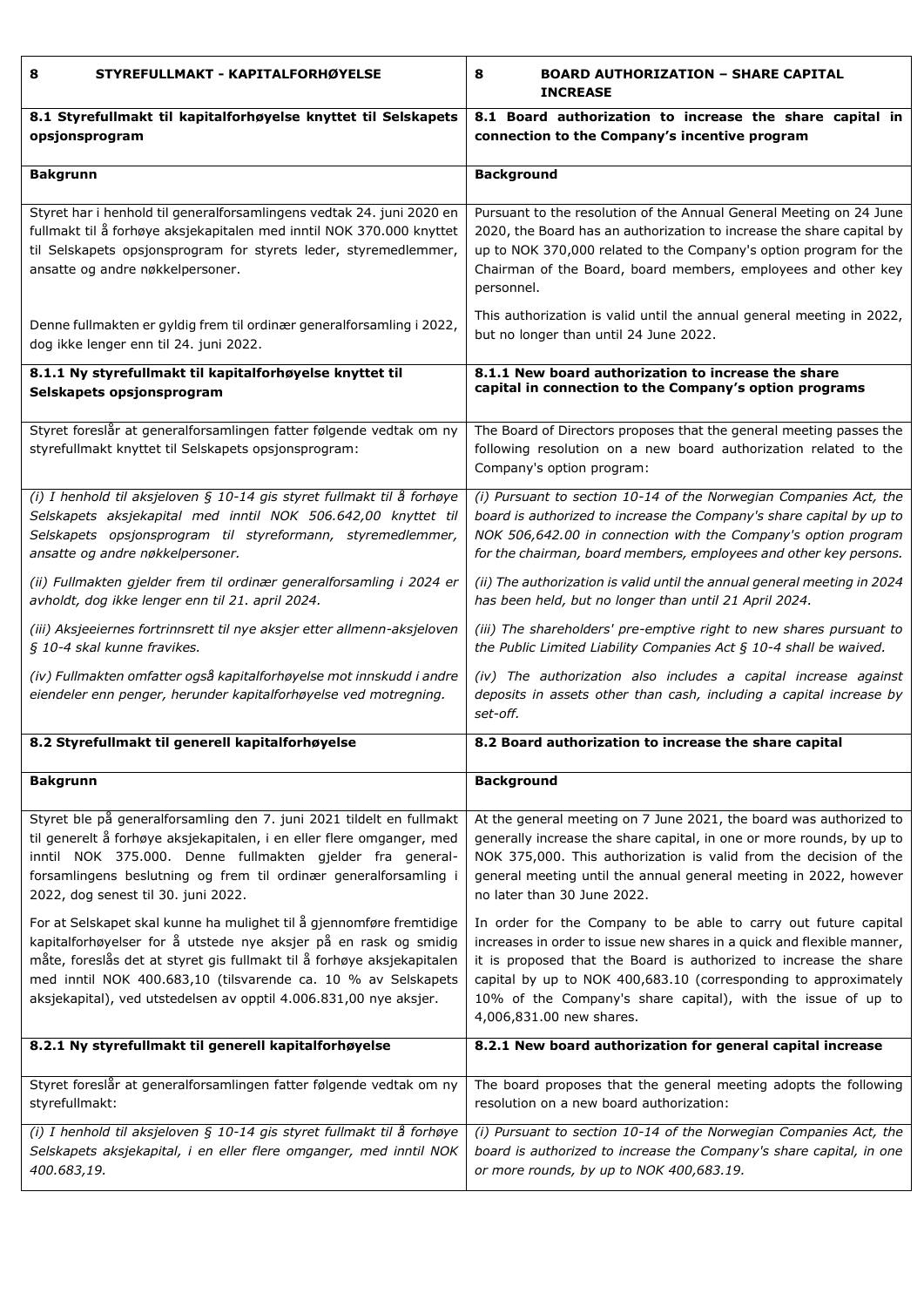| (ii) Fullmakten gjelder frem til ordinær generalforsamling i 2024 er<br>avholdt, dog ikke lenger enn til 21. april 2024.                                                                                                                  | (ii) The authorization is valid until the annual general meeting in 2024<br>has been held, but no longer than until 21 April 2024.                                                                                                                                     |  |  |  |  |
|-------------------------------------------------------------------------------------------------------------------------------------------------------------------------------------------------------------------------------------------|------------------------------------------------------------------------------------------------------------------------------------------------------------------------------------------------------------------------------------------------------------------------|--|--|--|--|
| (iii) Aksjonærenes fortrinnsrett til de nye aksjene kan fravikes, jf.<br>aksjeloven § 10-5, jf. § 10-4.                                                                                                                                   | (iii) The shareholders' preferential right to the new shares may be<br>deviated from, cf. Section 10-5, cf. Section 10-4 of the Companies<br>Act.                                                                                                                      |  |  |  |  |
| (iv) Fullmakten omfatter ikke kapitalforhøyelse ved fusjon etter<br>aksjeloven § 13-5                                                                                                                                                     | (iv) The authorisation does not include an increase in share capital<br>through merger in accordance with Section 13-5 of the Companies                                                                                                                                |  |  |  |  |
| (v) Fullmakten omfatter ikke kapitalforhøyelse mot innskudd i andre<br>eiendeler enn penger.                                                                                                                                              | Act.<br>(v) The authorisation does not include an increase in share capital by<br>contribution in kind.                                                                                                                                                                |  |  |  |  |
| <b>VALG AV STYRE OG VALGKOMITÉ</b><br>9                                                                                                                                                                                                   | 15<br>ELECTION OF BOARD OF DIRECTORS AFTER THE<br><b>LISTING</b>                                                                                                                                                                                                       |  |  |  |  |
| Det sittende styret ble på OGF 2021 valgt inn til og med Selskapets<br>ordinære generalforsamling i 2023.                                                                                                                                 | At Ordinary General Assembly 2021, the current Board of Directors<br>was elected until the Company's annual general meeting in 2023.                                                                                                                                   |  |  |  |  |
| Valgkomitéen har avgitt sin innstilling om at nåværende medlemmer<br>av valgkomitéen fortsetter sine verv, med Per Erik Sørensen som<br>komitéens leder - ref vedlegg 2, frem til og med selskapets ordinære<br>generalforsamling i 2023. | The Nomination Committee has submitted its recommendation that<br>the current members of the Nomination Committee continue their<br>duties (with Per Erik Sørensen as the Chair) - ref Appendix 2 up to<br>and including the Company's annual general meeting in 2023. |  |  |  |  |
| Styret foreslår at følgende personer velges til valgkomiteen for<br>perioden frem til Selskapets neste ordinære generalforsamling:                                                                                                        | The board proposes that the general meeting adopts the following<br>resolution about the Nomination Committee:                                                                                                                                                         |  |  |  |  |
| Per Erik Sørensen (leder)<br>$\circ$<br>Lise von Tangen Jordan<br>$\circ$<br><b>Steinar Thoresen</b><br>$\circ$                                                                                                                           | Per Erik Sørensen (Chair)<br>$\circ$<br>Lise von Tangen Jordan<br>$\circ$<br><b>Steinar Thoresen</b><br>$\circ$                                                                                                                                                        |  |  |  |  |
| $* * *$                                                                                                                                                                                                                                   | $* * *$                                                                                                                                                                                                                                                                |  |  |  |  |
| Dersom du/dere ønsker å delta på generalforsamlingen ber vi om at<br>vedlagte møteseddel sendes til post@lytixbiopharma.com innen 19.<br>april 2022, kl.16.00.                                                                            | Shareholders who want to attend the general meeting are requested<br>to complete the attendance slip and send it by e-mail to<br>post@lytixbiopharma.com latest April 19, 2022 at 16.00 CET.                                                                           |  |  |  |  |
| Aksjeeiere som ikke ønsker å delta på generalforsamlingen henstilles<br>om å fylle ut vedlagte fullmaktsskjema og sende det til<br>post@lytixbiopharma.com innen 19. april 2022, kl. 16.00.                                               | Shareholders who do not wish to attend the general meeting are<br>recommended to complete the enclosed power of attorney and return<br>to post@lytixbiopharma.com, within April 19, 2022 at 16.00 CET.                                                                 |  |  |  |  |
| $***$                                                                                                                                                                                                                                     | $* * *$                                                                                                                                                                                                                                                                |  |  |  |  |
| 6 April 2022                                                                                                                                                                                                                              |                                                                                                                                                                                                                                                                        |  |  |  |  |
|                                                                                                                                                                                                                                           | På vegne av styret / On behalf of the Board of Directors of                                                                                                                                                                                                            |  |  |  |  |
|                                                                                                                                                                                                                                           | Lytix Biopharma AS                                                                                                                                                                                                                                                     |  |  |  |  |
|                                                                                                                                                                                                                                           | Gert Wilhelm Munthe<br>Styrets leder / Chairman of the board                                                                                                                                                                                                           |  |  |  |  |
|                                                                                                                                                                                                                                           |                                                                                                                                                                                                                                                                        |  |  |  |  |
| Vedlegg:                                                                                                                                                                                                                                  | <b>Appendices:</b>                                                                                                                                                                                                                                                     |  |  |  |  |
|                                                                                                                                                                                                                                           |                                                                                                                                                                                                                                                                        |  |  |  |  |
| Årsregnskap, årsberetning og revisjonsberetning for 2021<br>$\mathbf{1}$                                                                                                                                                                  | Annual accounts, annual report and auditors report for 2021<br>1.<br>Motion from the Nomination Committee<br>2                                                                                                                                                         |  |  |  |  |
| Innstilling fra nominasjonskomiteen<br>2<br>Møte- og fullmakts-seddel<br>3                                                                                                                                                                | Attendance slip and Power of attorney<br>3                                                                                                                                                                                                                             |  |  |  |  |
|                                                                                                                                                                                                                                           |                                                                                                                                                                                                                                                                        |  |  |  |  |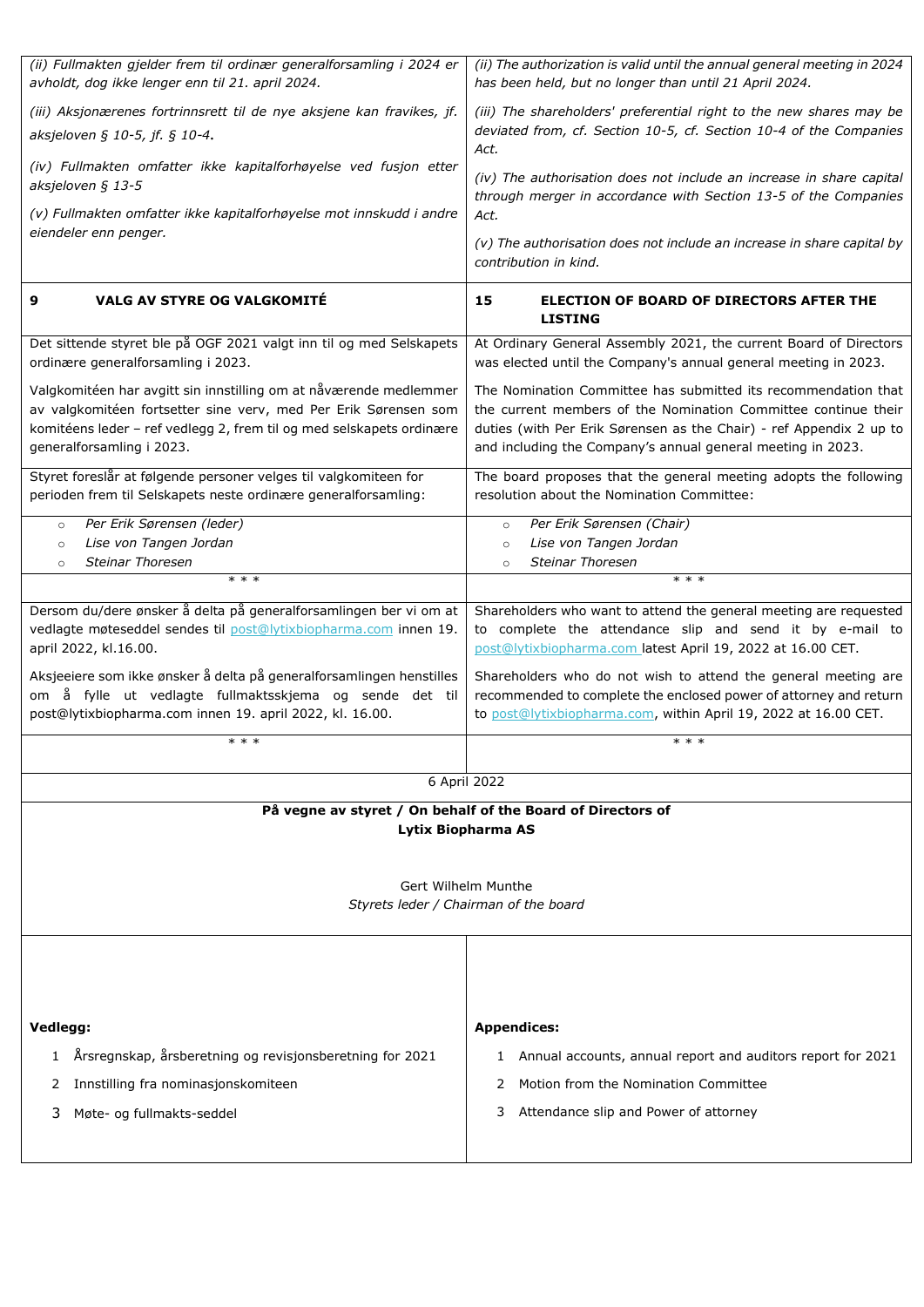# **Vedlegg 2 / Appendix 2**

## **2022 Nomination & Compensation Committee – Lytix Biopharma AS**

The 'Committee mandate is restricted to:

- A. Nominate board candidates and candidates for the Nomination & Compensation Committee for the shareholders on the General Assembly to vote on.
- B. Give advice on potential demands for employee board representation to the Assembly.
- C. Oversee and propose board remuneration levels.

The Nomination and Compensation Committee (the "N&C Committee") is also asked by the Board to nominate candidates for the N&C Committee and to suggest remuneration levels for the committee.

In connection with the upcoming General Meeting of Lytix Biopharma AS ("Lytix" or the "Company"), the N&C Committee has been asked to review the board composition of the Company.

### **1. BOARD COMPOSITION**

According to the minutes from the 2021general assembly the current Board is elected for a period reaching forward to the 2023 assembly.

The Board of Directors will accordingly continue with the following composition: *Gert Wilhelm Munthe (Chair), Marie-Louise Fjällskog, Kjetil Hestdal, Evelina Vågesjö, Jayson Rieger and Brynjar Forbergskog*

The N&C Committee has not identified immediate demands for employee board representation.

### **2. OVERSEE AND PROPOSE BOARD REMUNERATION LEVELS.**

The stock option-based remuneration to the Chair Position is reaching back to historical circumstances and have served its purpose. The N&C Committee proposes an alignment of remuneration practices among all Board Members.

To reflect changed expectations and obligations to a board in a publicly listed company, the N&C Committee proposes to increase the board remuneration. For the period to the AGM 2022, the N&C Committee proposes that the Chairman of the Board shall receive NOK 360.000 and the Board members shall receive NOK 240.000. Further, the N&C Committee proposes to keep the remuneration levels unchanged for the period to the AGM 2023.

Remuneration to board members can, as of the next pay-out, be fully or partially converted to company shares according to price tags regulated in the power of attorney given to the board by the general assembly.

### **3. NOMINATION & COMPENSATION COMMITTEE.**

The current N&C committee was elected for a period of one period until the general assembly 2022.

In October 2021, Lars Bakklund asked to be released from his duties as chairman in the N&C Committee and that he should not receive any compensation for the period until resignation. No replacement was nominated at that time.

The N&C committee proposes that the members are re-elected for a period to the AGM 2023. Then, for the next period, the N&C Committee will consist of the following members: Lise von Tangen-Jordan, Steinar Thoresen and Per Erik Sørensen (Chair)

Committee fees are proposed adjusted to reflect the true workload and the commitment required. For the period to the AGM 2022, the N&C Committee proposes that the Chairman of the N&C Committee shall receive NOK 60.000 and the N&C Committee members shall receive NOK 50.000. Due to the resignation of Lars Bakklund, he will not receive compensation for the period he chaired the N&C Committee. Further, the N&C Committee proposes to keep the remuneration levels unchanged for the period to the AGM 2023.

Copenhagen, March 25th, 2022

Steinar Thoresen Lise von Tangen-Jordan Per Erik Sørensen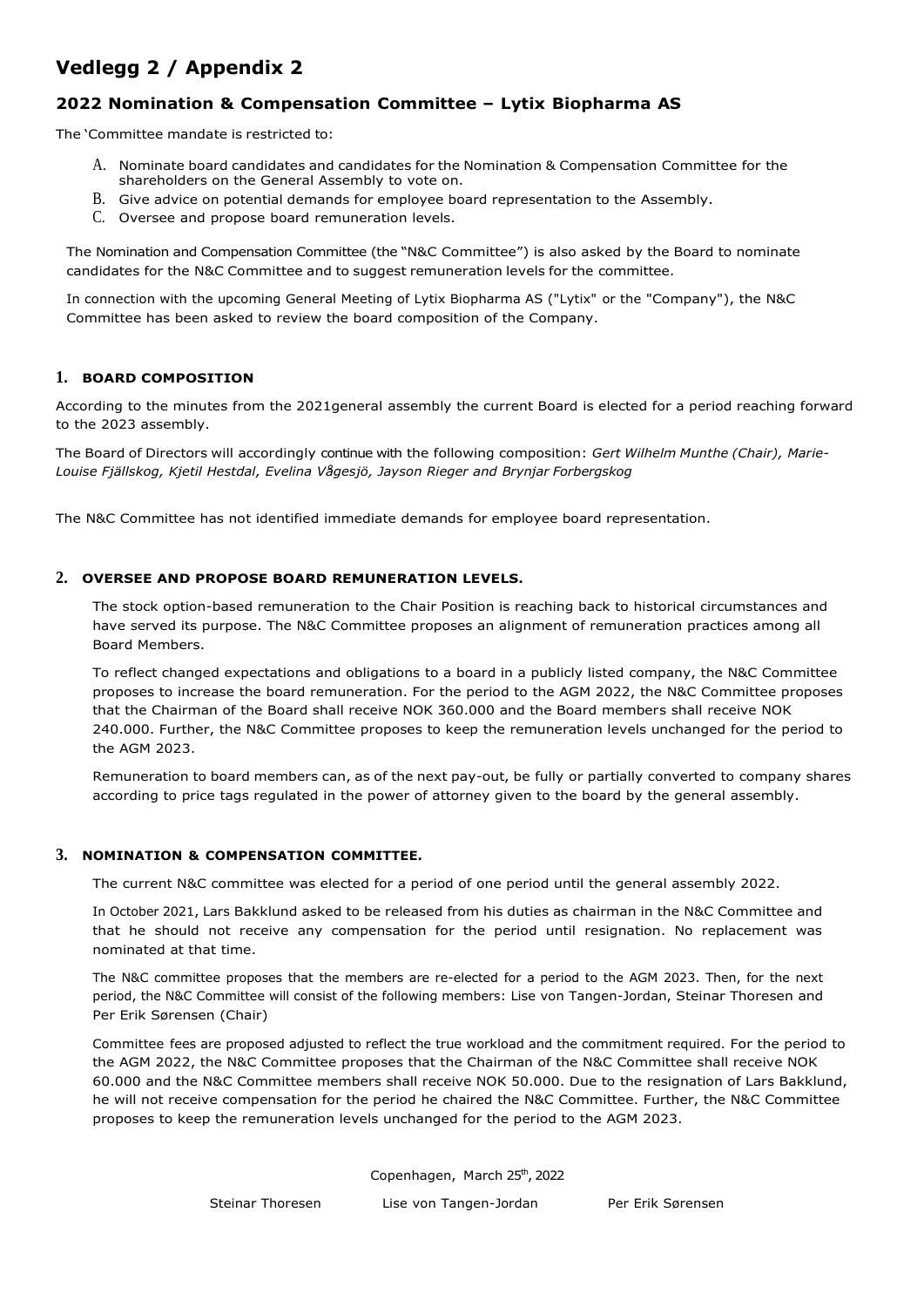## **Vedlegg 3 / Appendix 3**

### **PÅMELDING – ORDINÆR GENERALFORSAMLING 21. APRIL 2022 I LYTIX BIOPHARMA AS**

Melding om at De vil delta i den ordinære generalforsamlingen gis ved å benytte denne møteseddel. Det bes om at signert skjema sendes til post@lytixbiopharma.com senest den 19. april 2022, kl. 16:00. Dersom De etter påmelding skulle bli forhindret fra å møte, kan skriftlig og datert fullmakt leveres på den ordinære generalforsamlingen.

Undertegnede vil møte på den ordinære generalforsamlingen i Lytix Biopharma AS den 21. april og (sett kryss):

| $\Box$                                                    | Avgi stemme for mine/våre aksjer                                                 |  |  |  |  |
|-----------------------------------------------------------|----------------------------------------------------------------------------------|--|--|--|--|
| П                                                         | Avgi stemme for aksjer ifølge vedlagte fullmakt(er)                              |  |  |  |  |
|                                                           |                                                                                  |  |  |  |  |
|                                                           | Navn på aksjonær / selskap (blokkbokstaver): ___________________________________ |  |  |  |  |
|                                                           |                                                                                  |  |  |  |  |
| Antall aksjer som eventuelt representeres etter fullmakt: |                                                                                  |  |  |  |  |
|                                                           |                                                                                  |  |  |  |  |
|                                                           | aksjonærens underskrift<br>dato<br>sted                                          |  |  |  |  |

### **REGISTRATION – ANNUAL GENERAL MEETING APRIL 21, 2022 IN LYTIX BIOPHARMA AS**

Notice of attendance at the Annual General Meeting is asked to be sent via this attendance slip. Kindly submit the signed notice by email to post@lytixbiopharma.com no later than April 19, 2022, 16:00 CET. If you are unable to attend after you have registered, a written and dated proxy can be submitted at the annual general meeting.

\_\_\_\_\_\_\_\_\_\_\_\_\_\_\_\_\_\_\_\_\_\_\_\_\_\_\_\_\_\_\_\_\_\_\_\_\_\_\_\_\_\_\_\_\_\_\_\_\_\_\_\_\_\_\_\_\_\_\_\_\_\_\_\_\_\_\_\_\_\_\_\_\_\_\_\_\_\_\_\_\_\_\_\_\_\_\_\_\_\_\_\_\_\_\_\_\_\_\_\_\_\_

The undersigned will attend the Annual general meeting of Lytix Biopharma AS April 21, 2022 and (tick-off):

 $\Box$  Vote for my/our shares

 $\Box$  Vote for shares pursuant to enclosed proxy(ies)

Shareholder's name / company name (capital letters): \_

Number of own shares: \_

Number of shares represented by proxy: \_\_\_\_\_\_\_\_\_\_\_\_\_\_\_

**\_\_\_\_\_\_\_\_\_ \_\_\_\_\_\_\_\_\_ \_\_\_\_\_\_\_\_\_\_\_\_\_\_\_\_\_\_\_\_\_\_\_\_\_**  Date Place Shareholder's signature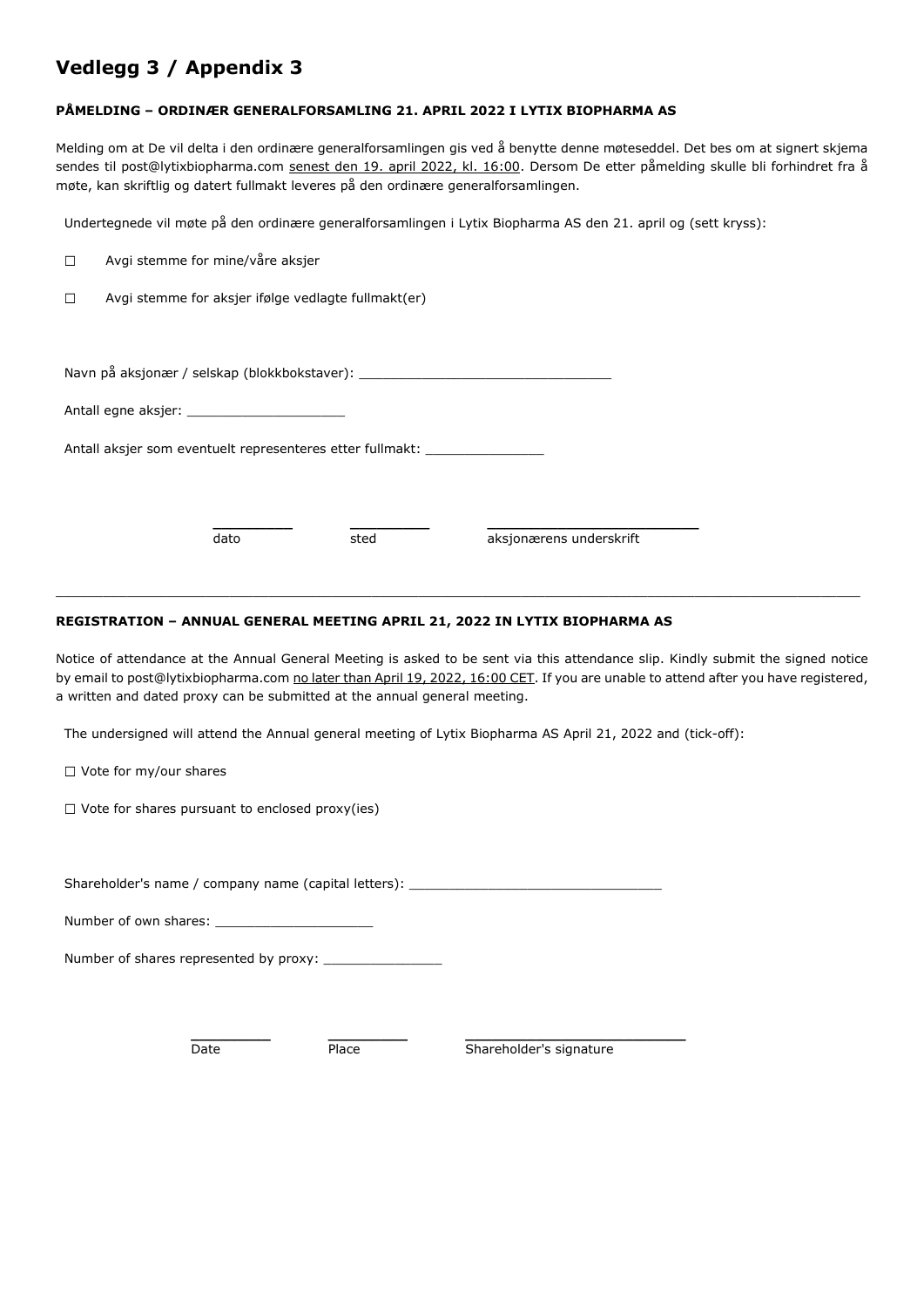#### **LYTIX BIOPHARMA AS FULLMAKTSSKJEMA TIL ORDINÆR GENERALFORSAMLING DEN 21. april 2022**

Aksjeeiere som ikke selv møter på den ordinære generalforsamlingen i Lytix Biopharma AS den 21. april 2022, bes om å fylle ut denne fullmakten og sende den **per e-post til post@lytixbiopharma.com**.

Fullmaktsskjema bes sendes slik at det er kommet frem til Selskapet **senest den 19. april 2022 kl. 16:00.**

Undertegnede gir herved (sett kryss):

Styrets leder, Gert Wilhelm Munthe, eller den han bemyndiger

fullmakt til å møte og representere meg/oss på den ordinære generalforsamlingen i Lytix Biopharma AS den 21. april 2022. Dersom det er sendt inn fullmakt uten avkryssing ovenfor, anses fullmakten gitt til styrets leder, Gert Wilhelm Munthe, eller den han bemyndiger.

Stemmegivningen skal skje i henhold til instruksjonene nedenfor. Merk at **dersom det ikke er krysset av i rubrikkene nedenfor, vil dette anses som en instruks om å stemme "for" forslagene i innkallingen**, likevel slik at fullmektigen avgjør stemmegivningen i den grad det blir fremmet forslag i tillegg til, til erstatning for, eller som endring i forslagene i innkallingen.

|     | Sak                                                                       | For | Mot | Avstår | <b>Fullmektia</b><br>avgjør |
|-----|---------------------------------------------------------------------------|-----|-----|--------|-----------------------------|
|     | Valg av møteleder                                                         |     |     |        |                             |
|     | Valg av én person til å medundertegne protokollen sammen med møtelederen  |     |     |        |                             |
| 3   | Godkjenning av innkalling og dagsorden                                    |     |     |        |                             |
| 4   | Godkjennelse av årsregnskapet og årsberetningen for regnskapsåret 2021    |     |     |        |                             |
| 5   | Godkjennelse av revisors godtgjørelse                                     |     |     |        |                             |
| 6   | Honorar til styrets medlemmer                                             |     |     |        |                             |
| 7   | Honorar til medlemmer av valgkomitéen                                     |     |     |        |                             |
| 8.1 | Styrefullmakt til kapitalforhøyelse knyttet til Selskapets opsjonsprogram |     |     |        |                             |
| 8.2 | Styrefullmakt til generell kapitalforhøyelse                              |     |     |        |                             |
| 9   | Valg av styre og valgkomité                                               |     |     |        |                             |

Aksieeierens navn: (*Vennligst benytt blokkbokstaver*)

Antall aksjer: \_

**\_\_\_\_\_\_\_\_\_\_\_ \_\_\_\_\_\_\_\_\_\_ \_\_\_\_\_\_\_\_\_\_\_\_\_\_\_\_\_\_\_\_\_\_\_\_\_\_\_\_\_**

Dato Sted Aksjeeierens underskrift

Dersom aksjeeieren er et selskap, eller annen juridisk enhet, skal dokumentasjon i form av firmaattest, og eventuelt fullmakt, vedlegges fullmakten.